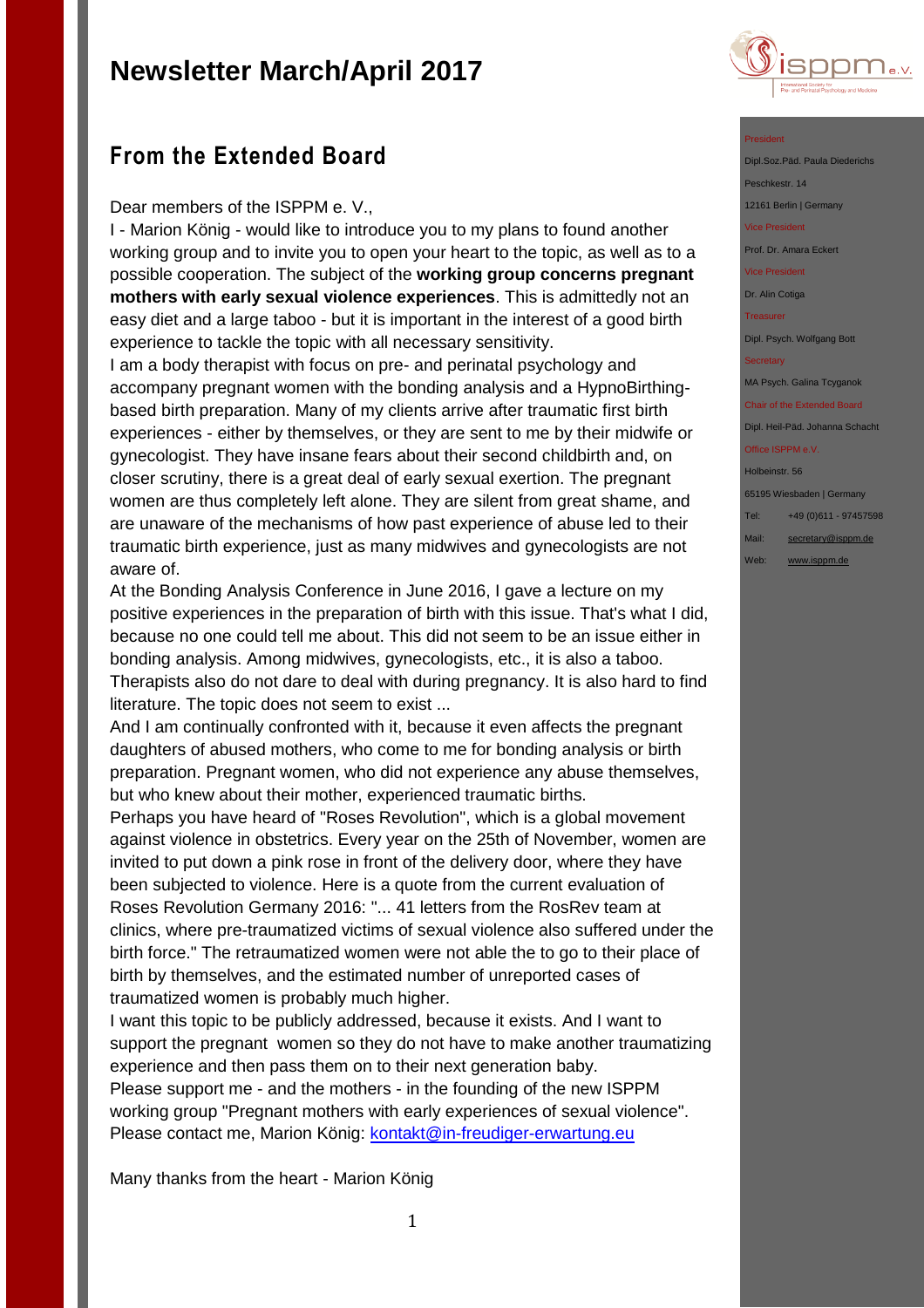

### **WG Cultural Psychology**

The cultural psychology working group has so far consisted of three persons: Horia Crisan, Klaus Evertz and Ludwig Janus. Their exchange was the background for the conferences organized by Ludwig Janus in Heidelberg: "The Psychology of Mentality Development - From Archaic to Modern Consciousness" 2013; "Responsibility for our Emotions - the Emotional Dimension of Enlightenment" 2015; And the upcoming meeting from 17 to 19 March 2017, see announcement on the website of the [http://www.psychohistorie.de/.](http://www.psychohistorie.de/) At this meeting, the last day will be devoted to the theme of the historical dimension of femininity. Therefore it seems sensible to follow the historical references of matriarchal social forms and prenatal psychology. We would therefore like to open the working group and invite interested members of the ISPPM to participate in the cultural psychology group. Mr. Crisan had passed the management of the WG to me this year. Therefore I would like to ask the interested people to contact me by e-mail: [janus.ludwig@gmail.com](mailto:janus.ludwig@gmail.com)

Ludwig Janus

## **ISPPM Dates**

**April 8/9, 2017 Meeting of the Extended Board and Scientific Advisory Board** Wiesbaden, Germany

**October 28/29, 2017 Internal working conference for ISPPM members** Berlin, Germany

#### **April 5 - 7, 2018 (ATTENTION: Thursday to Saturday!)**

**International Cooperation Congress with GAIMH, ISPPM Switzerland and ISPPM e.V.** Kreuzlingen, Switzerland **Theme: Touch shapes** Congress language: German

## **From the Network**

### **HSPPPM**

### **2017 Congress Report**

By Zsuzsanna Liptákné Horváth

The Hungarian Society of Prenatal and Perinatal Psychology and Medicine held its annual conference in Budapest on Feb 24-25, 2017, with the title

#### President

Dipl.Soz.Päd. Paula Diederichs Peschkestr. 14 12161 Berlin | Germany

Vice President

Prof. Dr. Amara Eckert

Vice President

Dr. Alin Cotiga

**Treasurer** 

Dipl. Psych. Wolfgang Bott

**Secretary** 

MA Psych. Galina Tcyganok

Chair of the Extended Board Dipl. Heil-Päd. Johanna Schacht

Office ISPPM e.V. Holbeinstr. 56

65195 Wiesbaden | Germany

Tel: +49 (0)611 - 97457598

Mail: [secretary@isppm.de](mailto:secretary@isppm.de)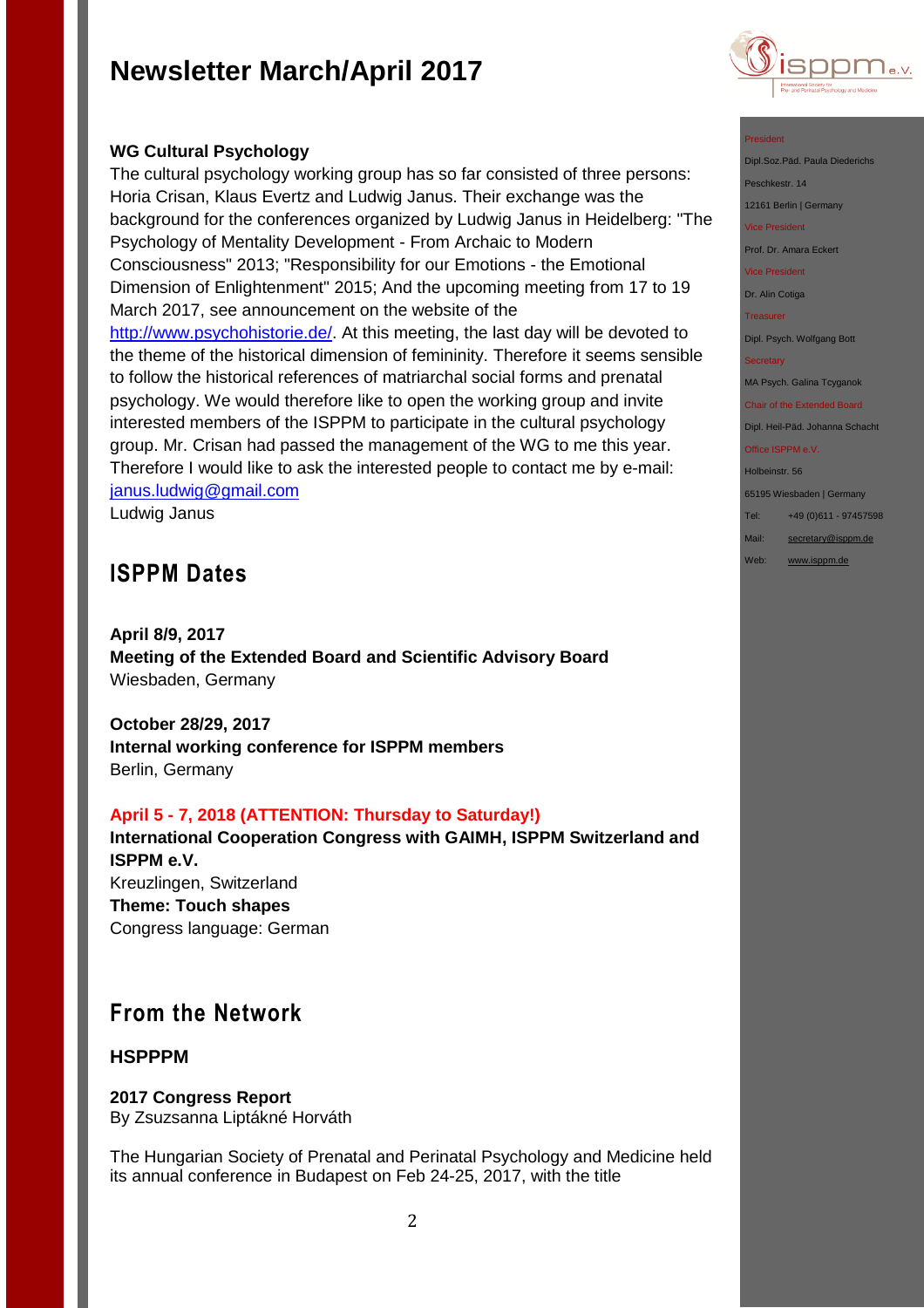

#### **"Human life inception - the ways of conception, fertility, difficulties, assisted reproduction and their implications"**



The role and importance of medical interventions related to intimacy and sexuality have been increasing, in order to help children to be conceived and born. This year the main topic of the HSPPPM Congress was reproduction, as the problem of difficult conception affects around 150,000 couples in Hungary.

Besides medical solutions, more and more news are available about other solutions for reaching or maintaining physical and psychological health. Does assisted reproduction have any effects on the unborn babies, and if yes, what consequences can we count on?

At the Congress there were lectures and workshops about research on the assisted reproduction's short term and long term effects, scientific results, and about hands on experiences of the experts, in the fields of conception, prenatal care, perinatal care and neonatology. Hungarian and international good practices were shared regarding prenatal stress relief techniques, supporting NICU babies with new medical methods, supporting NICU parents with new communications methods, and psychotherapeutic methods that can facilitate spontaneous conception.

The entire program and some abstracts are available in English: <http://mpppot.hu/homepage/index.php/eng-2017-congress-abstracts>



We are looking forward to meeting with you at our Annual Congress in 2018:

**2018 HSPPPM CONGRESS February 23-24, 2018**  Budapest, HUNGARY (exact venue TBA)

The HSPPPM Board Team

#### **CEPP**

The beginning of February, international members of the **Childbirth and Early Parenting Principles (CEPP's)** team presented **at the United Nations 55th Session of Social and Economic Development** to introduce our ideas to help eradicate the effects of poverty and violence in the world. CEPP's focus is the MotherChild bond matters and that poverty consciousness and violence begin in the womb. By focusing our economic output on the first three years of life, countries and cities can save up to \$7.00 for every \$1.00 spent. CEPP's, along with several other UN based organizations are working diligently to move the UN Sustainable Development Goals (SDG's) forward.

CEPP's executive director, Valerie Unite from France, met with Rima Salah PhD, chair of the UN's Early Childhood Peace Consortium, where she was also asked to speak of the CEPP's manifesto. Following our presentation, CEPP's was invited to become a member of **the Partnership for Maternal, Newborn and Child Health (PMNCH - The Partnership)**. The partnership is hosted by

- Dipl.Soz.Päd. Paula Diederich Peschkestr. 14
- 12161 Berlin | Germany
	- Vice President
	- Prof. Dr. Amara Eckert
	- Vice President
	- Dr. Alin Cotiga
	- **Treasurer**

Dipl. Psych. Wolfgang Bott

MA Psych. Galina Tcyganok

Chair of the Extended Board Dipl. Heil-Päd. Johanna Schacht

Office ISPPM e.V.

Holbeinstr. 56

65195 Wiesbaden | Germany

- Tel: +49 (0)611 97457598
- Mail: [secretary@isppm.de](mailto:secretary@isppm.de)
- Web: [www.isppm.de](http://www.isppm.de/)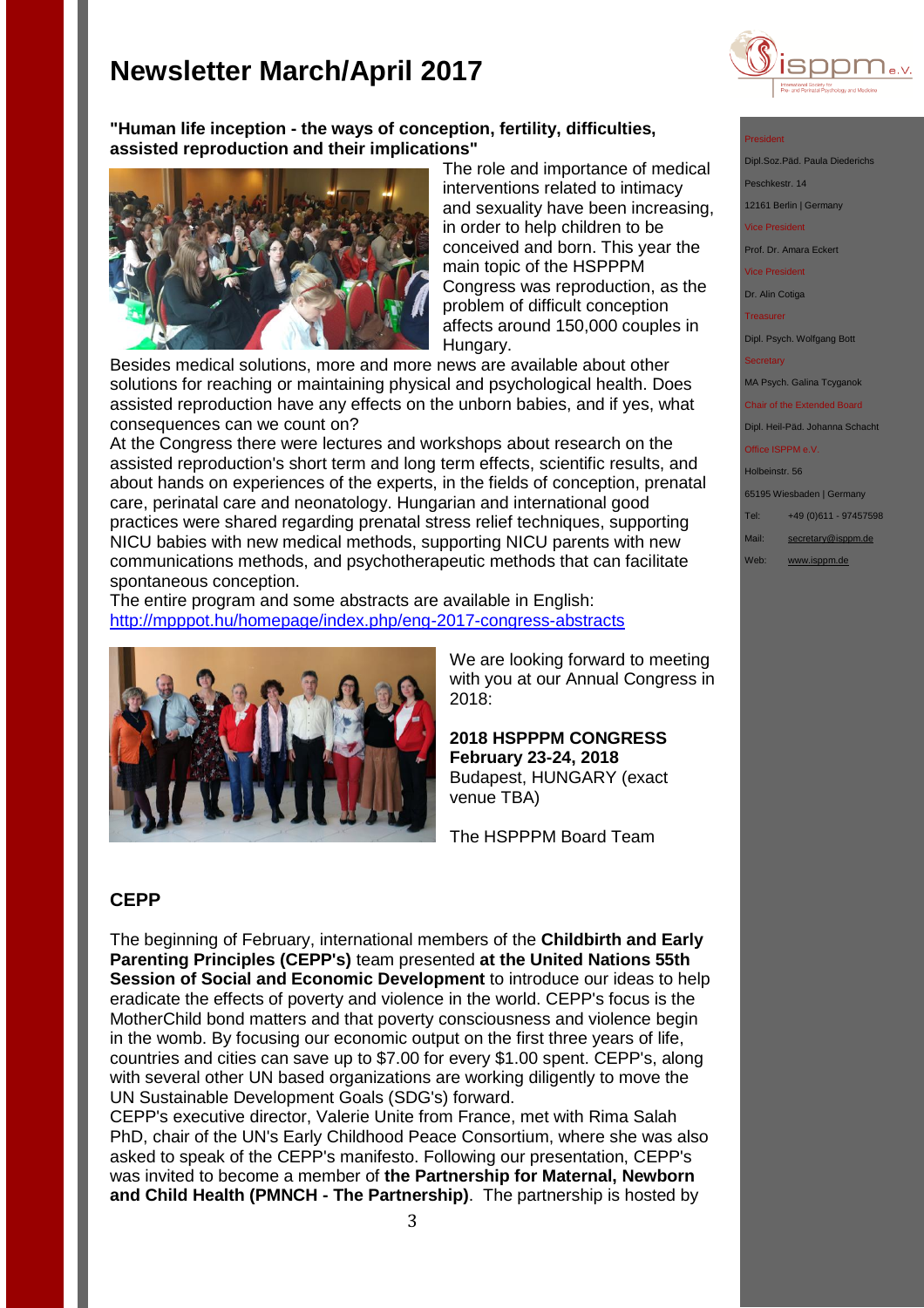

President

Dipl.Soz.Päd. Paula Diederic

Peschkestr. 14

12161 Berlin | Germany

Vice President

Prof. Dr. Amara Eckert

Vice President

Dr. Alin Cotiga

**Treasurer** 

Dipl. Psych. Wolfgang Bott

#### **Secretary**

MA Psych. Galina Tcyganok

Chair of the Extended Board Dipl. Heil-Päd. Johanna Schacht

#### Office ISPPM e.V.

Holbeinstr. 56

65195 Wiesbaden | Germany

- Tel: +49 (0)611 97457598
- Mail: [secretary@isppm.de](mailto:secretary@isppm.de)
- Web: [www.isppm.de](http://www.isppm.de/)

the **World Health Organization (WHO)** and joins together the sexual, reproductive, maternal, newborn, child and adolescent health communities (SRMNCAH) to work on this worldwide problem. [CEPP's website](http://r20.rs6.net/tn.jsp?f=001f3OMms0LBL8YxVxlBQLmBZx8yaXeiY1isstj0A3FG72Sux4y_vZ40k5Ugte2ijvXEinrqiezp7Pp-PLpWZkWr2FjHlQM9SQefnUs70UHroG8rBePwIdX3Ij76nD_isb86gCGxzknvvXL458JN3V3MdbkzGGqxwH43hTWyqujdBA=&c=&ch=)

### **APPPAH**

**Birth Psychology Month** begins March 1. You can find extensive FREE resources, programs and social media shares to help us spread the word on our dedicated [Birth Psychology Month website.](http://r20.rs6.net/tn.jsp?f=001f3OMms0LBL8YxVxlBQLmBZx8yaXeiY1isstj0A3FG72Sux4y_vZ40sCyderO9Hz57hju_9J4o3LJoLMypkVGBwaav4JL4LPHfXw55w3IMN5f5WP6VgwCaJlc0_eDKxTmSX7purEY5PBlVIYOiGg72XCTbd6rvBdOZZ1uH0j28pZpQVLuRiivJQ==&c=&ch=)

Free [JOPPPAH article:](http://r20.rs6.net/tn.jsp?f=001f3OMms0LBL8YxVxlBQLmBZx8yaXeiY1isstj0A3FG72Sux4y_vZ40gGEtzG_Tt5Op1slCs_qVI05e5Kjw--bmlTeXh5kvjk2OiQK80aSJXHI_KFH7RxXPZKT5jW9f0BR_lLo-SYWzkt26MXWothe0twyI46tcFuasD4wNfiecN7IgiC_6MeF-7msZhslNmyG5BqIXdApYI1cqv8IMvoXOW-Jc-fAAOUCm6lzjvxXERsgojrOpZjWeXk5Ig6XxfAFZ85-w4lJHCcA2WzaWwRrAw==&c=KX2XI2uSjETA7YHtp7qaK4KbQLQBiwf2g94eWLIjzRhv-E3S12XJOw==&ch=xjHcvPPNTGuin_OzMANTli6UDkq3Gem2ZaB3Vf2fvDJNv47JRy6qMg==) The Psycho-History Of Pregnancy Conflict By Ludwig Janus, MD

[Social media sharing resources](https://www.facebook.com/APPPAH/photos/a.201546343363198.1073741828.198734153644417/503323489852147/?type=3&theater)

**In Utero 2** Is In Production! Kathleen and Stephen Glyllenhaal, director and producer of the documentary film, In Utero, have begun work on In Utero 2. With the first film they "named the problem" and now they will go on to address other aspects of how to avoid these traumas and bring forth the natural resiliency inbred in us all.

In Utero has been well received in several countries and they Gyllenhaals are very pleased with APPPAH's efforts to provide the

[In Utero Film Discussion and Resource Guide](http://r20.rs6.net/tn.jsp?f=001f3OMms0LBL8YxVxlBQLmBZx8yaXeiY1isstj0A3FG72Sux4y_vZ40lQiZIlY3ES3koRvqhXe0nb69jJgdlUjfaHOaUT-aap8W73UOhWdH8xYctEqw_7fJdSQVNd0jHjIzteSWGbHzUcEtkLJh0TMVgTKFS-vbjSq8l7WOzCGnql3gZS7geUCZxWMyMikupCwWBgeHPyYBCiujDMqWwMuyaav9xK5xDvqbrSbZgf7y31ik1JKEpZM3GQJ3iC6GajXoZVOdJBYBuE=&c=KX2XI2uSjETA7YHtp7qaK4KbQLQBiwf2g94eWLIjzRhv-E3S12XJOw==&ch=xjHcvPPNTGuin_OzMANTli6UDkq3Gem2ZaB3Vf2fvDJNv47JRy6qMg==) for your educational use. You can find the new DUTCH translation of the guide [here,](http://kindredmedia.org/wp-content/uploads/In-Utero-Guide-DUTCH-Version-2017.pdf) thanks to [Sylvia Verduin](http://www.sylviaverduin.nl/)

### **Film project ..The Safe Birth"**



#### Tailer [here](http://www.isppm.de/en/donate/)

The date for the **premiere in Munich** is fixed: **05 May 2017** at the International Midwifery day. Cinema is the Neue Rottmann in Rottmanstrasse 15, 80333 Munich The Film starts at 6 pm Discussion from 8 pm.

### **Please support the postproduction!**

20.000  $€$  still urgently required. Donations are accepted by the ISPPM e.V.: GLS Bank BIC: GENODEM1GLS IBAN: DE33430609671133475100 Purpose: film "the safe birth" [Paypal](http://www.isppm.de/en/donate/) also possible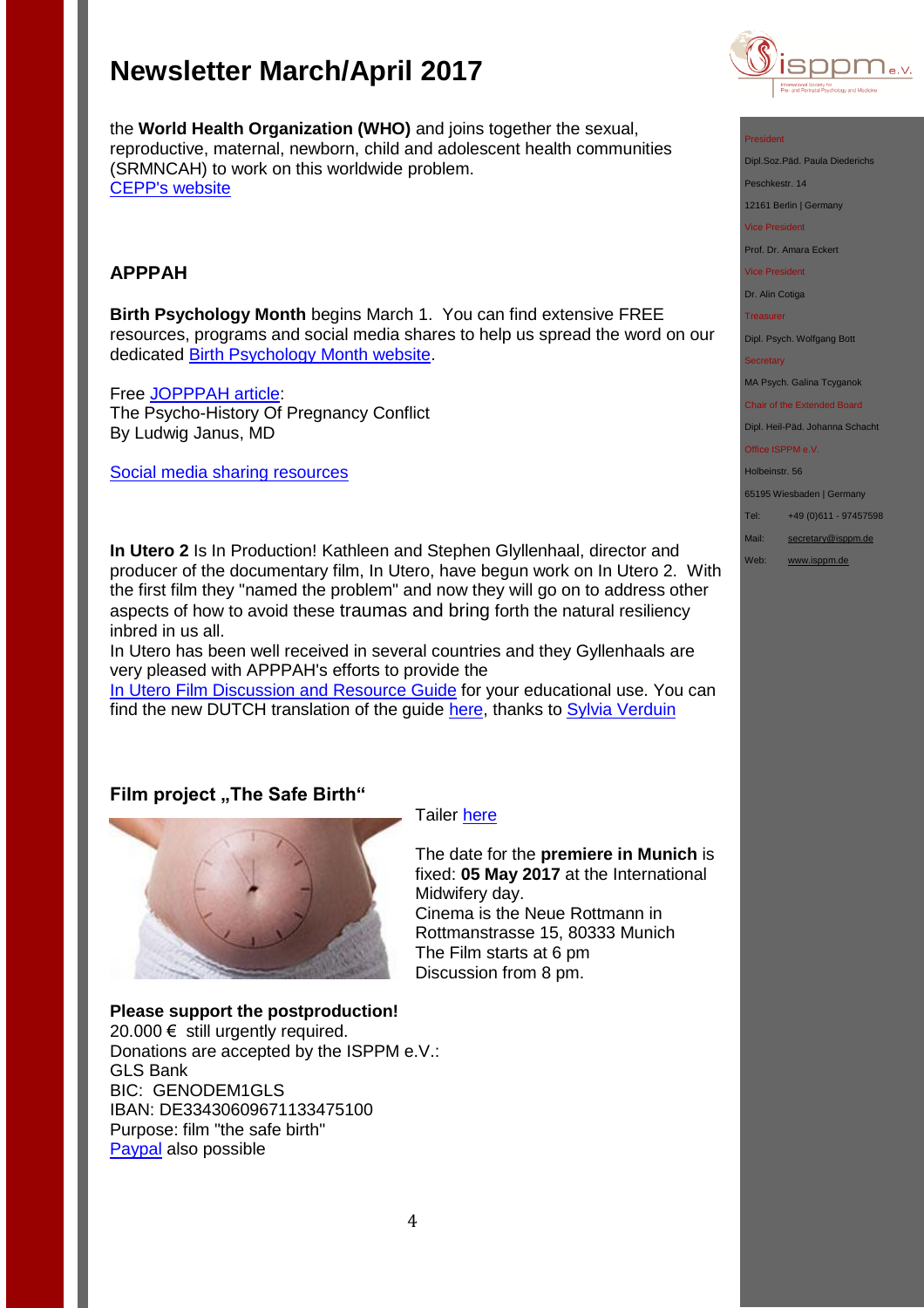## **Briefly**

**Study: Intrapartum Synthetic Oxytocin and Its Effects on Maternal Well-Being at 2 Months Postpartum** <https://www.ncbi.nlm.nih.gov/pubmed/26554749>

The **Birth Summit** is an online digital resource exploring the science of the infant microbiome during pregnancy, birth and breastfeeding. Over 3 hours of video presentations allow you to learn from worldleading scientists behind some of the very latest research. <https://vimeo.com/ondemand/birthsummit>

### **BREAST MILK SUMMIT**

Our next free summit is on the subject of the science of breast milk. More Information and registration:<http://microbirth.com/birth-summits/>

### **Better Birth 360°**

Free Online Summit <http://www.betterbirth360.com/>

### **Educational resources website**



### **Begin Before Birth**

What happens in the womb can last a lifetime Begin Before Birth is a website about how the influence of the environment begins in the womb. It is based on evidence showing what a mother feels during pregnancy can have a lasting effect on the development of her child.

It provides a clear and concise introduction to the areas of fetal programming, fetal development and epigenetics. It examines the evidence and the mechanisms for how stress in the mother's environment can affect her foetus.

This website was put together by researchers from the Institute of Reproductive and Developmental Biology at Imperial College London under the guidance of Professor Vivette Glover, Professor of Perinatal Psychobiology. The films were produced by Windfall Films.

<http://www.beginbeforebirth.org/for-schools/lesson-plan>

More interesting news from our field you can read on the **ISPPM Facebook site**:<https://www.facebook.com/ISPPM-eV-124066644364106/?ref=bookmarks>

We have also set up an **ISPPM members forum on FB** for networking and sharing. If you are a member of the ISPPM (e.V. or Switzerland), you are welcome to join the group! <https://www.facebook.com/groups/1524322761189091/requests/>



#### President

Dipl.Soz.Päd. Paula Diederichs

Peschkestr. 14

12161 Berlin | Germany

Vice President

Prof. Dr. Amara Eckert

Vice President

Dr. Alin Cotiga

**Treasurer** 

Dipl. Psych. Wolfgang Bott

#### **Secretary**

MA Psych. Galina Tcyganok

Chair of the Extended Board Dipl. Heil-Päd. Johanna Schacht

Office ISPPM e.V.

Holbeinstr. 56

65195 Wiesbaden | Germany

Tel: +49 (0)611 - 97457598

Mail: [secretary@isppm.de](mailto:secretary@isppm.de)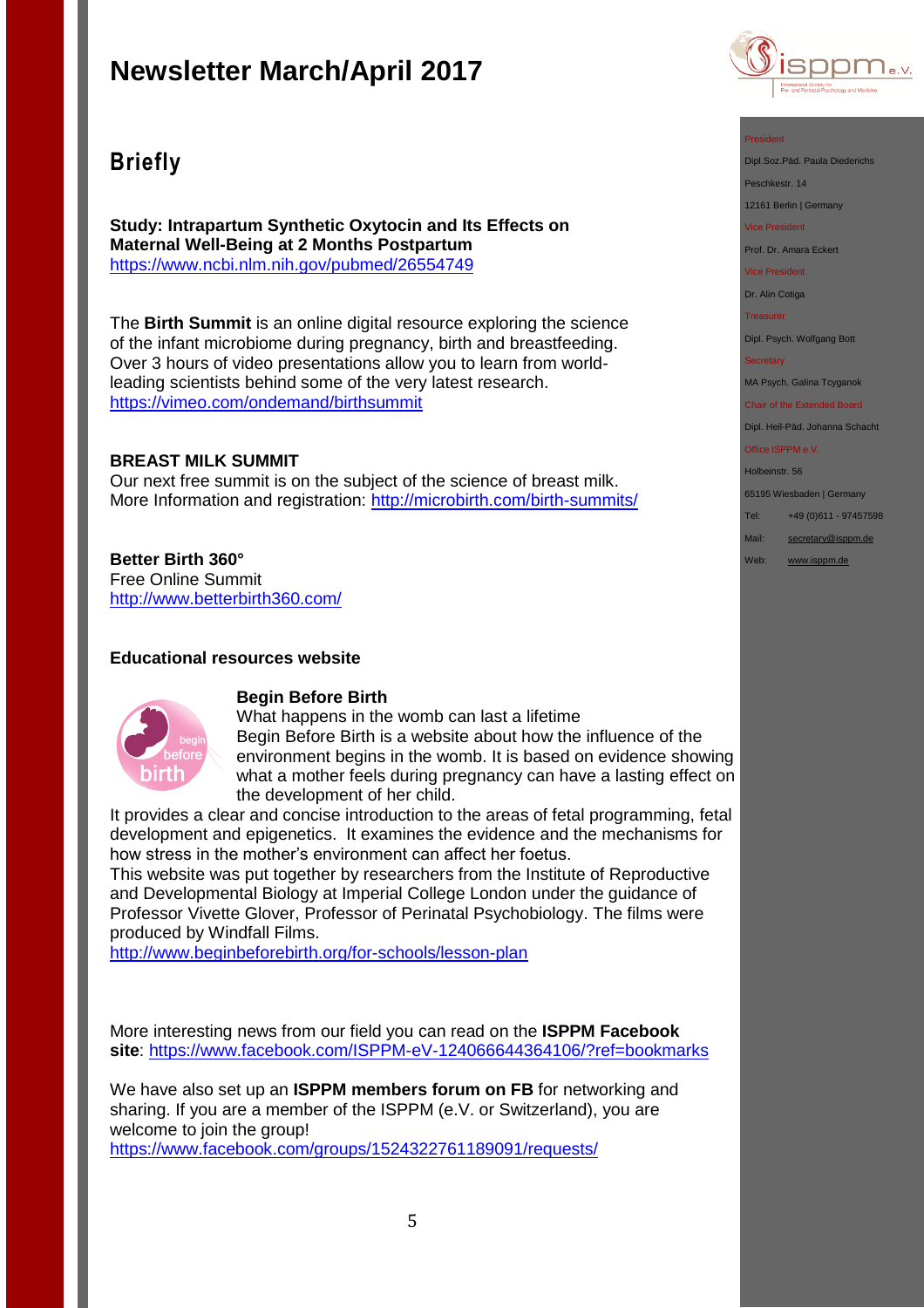## **Events Diary**

## **Congresses and conferences**

**15 March 2017 Congres: Focus op hechting vanaf conceptie** Rotterdam <http://www.pre-en-perinataalbewustzijn.nl/trainingen-cursussen/>

**29th of June – 1st July 2017 International Attachment Conference 2017 Putting Attachment Theory to Work**  From basic science to clinical application London <http://www.iac2017.co.uk/>

**23 – 25 August 2017** LCICD Conference **Lancaster Conference on Infant and Child Development Conference** Lancaster University, U.K. <http://wp.lancs.ac.uk/lcicd/>

**September 22 – 24 2017** International Stillbirth Alliance Conference University College Cork, Ireland [isacork2017.com](http://stillbirthalliance.us6.list-manage.com/track/click?u=811549f73d7f344e10a813f47&id=ca40d537d4&e=19741be71a)

**November 29 – December 4, 2017** 20th APPPAH International Congress **The Conscious Baby Emerges: Scientific, Medical, Psycho-Social, and Somatic Discoveries** San Diego <https://birthpsychology.com/2017-conference/welcome>

**February 23-24, 2018**  2018 HSPPPM CONGRESS Budapest, HUNGARY (exact venue TBA)

### **Further Education**

In Germany:

**Training in Bonding Analysis** With Dr. Helga Blazy and Hannelore Dehne In Cologne, beginning March 2017



#### President

Dipl.Soz.Päd. Paula Diederichs

Peschkestr. 14

12161 Berlin | Germany

Vice President

Prof. Dr. Amara Eckert

Vice President

Dr. Alin Cotiga

Treasurer

Dipl. Psych. Wolfgang Bott

#### **Secretary**

MA Psych. Galina Tcyganok

Chair of the Extended Board Dipl. Heil-Päd. Johanna Schacht

Office ISPPM e.V.

Holbeinstr. 56

65195 Wiesbaden | Germany

Tel: +49 (0)611 - 97457598

Mail: [secretary@isppm.de](mailto:secretary@isppm.de)

Web: [www.isppm.de](http://www.isppm.de/)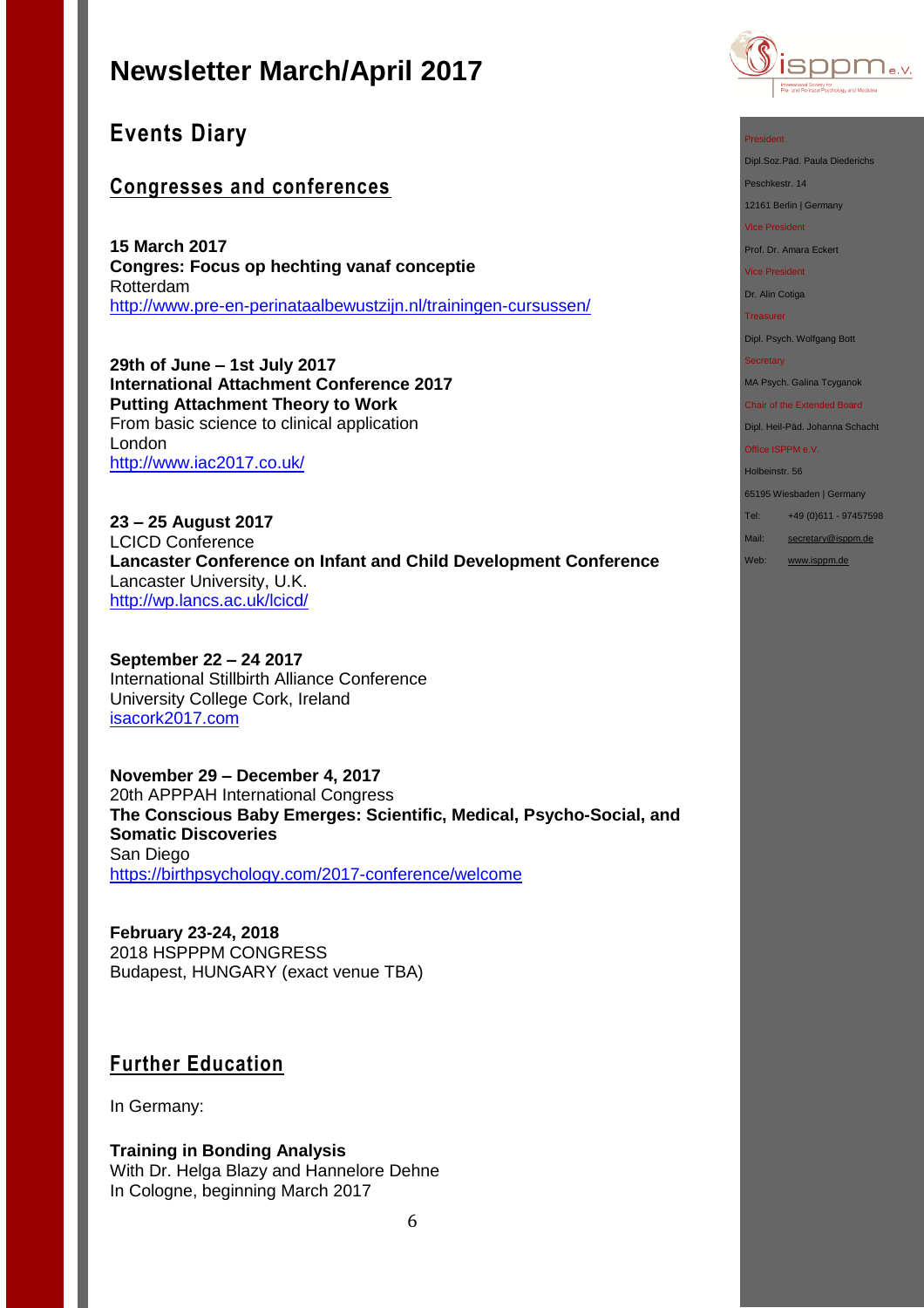

There are still some free places. Interested people please contact Helga Blazy: [nc-blazyhe@netcologne.de](mailto:nc-blazyhe@netcologne.de)

#### **BA-Training**

with Dr. med. Gerhard Schroth, co-director: Anne Görtz-Schroth 017/18: 1.Block: 25.-28. May 2017 - 2.Block: 30. Sept. - 3. Oct. 2017 3rd block: 28 April - 1 May 2018. - Other dates 2018/2019 Are fixed in the course, a total of 17 days. Information: Dr. med. Gerhard Schroth, 76835 Gleisweiler, Im Hintermorgen 27 Tel .: 0049 6345 942285, Mail: [ba@schroth-apv.com](mailto:ba@schroth-apv.com) [http://www.schroth-apv.com](http://www.schroth-apv.com/)

### **Foundation Course**

With Max Peschek and Team in Parin (at the Baltic sea): 21 - 28 April 2017 (to 2020) More Information: [www.ippe.info/courses/intermediate\\_course.html](../Google%20Drive/isppm/ISPPM%20e.V/Rundbriefe/www.ippe.info/courses/intermediate_course.html) Information and registration: Max Peschek, [peschek.max@t-online.de,](mailto:peschek.max@t-online.de) +49 (0)421 7 3210

In Austria:

#### **Body / trauma therapy with babies**

With: Rien Verdult In Insbruck Dates: 16-19 March 2017 08-11 June 2017 14 - 17 September 2017 23 - 26 November 2017 Information about the content: Rien Verdult, [rien.verdult@skynet.be](mailto:rien.verdult@skynet.be) Registration: Mag.a Ulrike Gritsch, [praxis@psychotherapie-kbt.at](mailto:praxis@psychotherapie-kbt.at) Tel: + 43 699 109 88 404

In England:

#### **Integrative Baby Therapy Training**

With Matthew Appleton & Jenni Meyer

An in-depth training designed for people already working with babies and children. Previous participants have included midwives, doulas, craniosacral therapists, osteopaths, paediatricians, paediatric nurses, lactation consultants, massage therapists, body psychotherapists, psychologists and ante-natal yoga teachers. The course consists of 6 modules, each 3 days long, and spread over 18 months. It is grounded in the practicalities of working with parents and their babies and aimed at developing the confidence and skills to identify and help resolve prenatal and birth trauma.

Next training begins in April 2017 More information:

[http://www.conscious-embodiment.co.uk/courses/integrative-baby-therapy](http://www.conscious-embodiment.co.uk/courses/integrative-baby-therapy-training)[training](http://www.conscious-embodiment.co.uk/courses/integrative-baby-therapy-training)



Dipl.Soz.Päd. Paula Diederichs

Peschkestr. 14

12161 Berlin | Germany

Vice President

Prof. Dr. Amara Eckert

Vice President

Dr. Alin Cotiga

**Treasurer** 

Dipl. Psych. Wolfgang Bott

**Secretary** 

MA Psych. Galina Tcyganok

Chair of the Extended Board Dipl. Heil-Päd. Johanna Schacht

Office ISPPM e.V.

Holbeinstr. 56

65195 Wiesbaden | Germany

Tel: +49 (0)611 - 97457598

Mail: [secretary@isppm.de](mailto:secretary@isppm.de)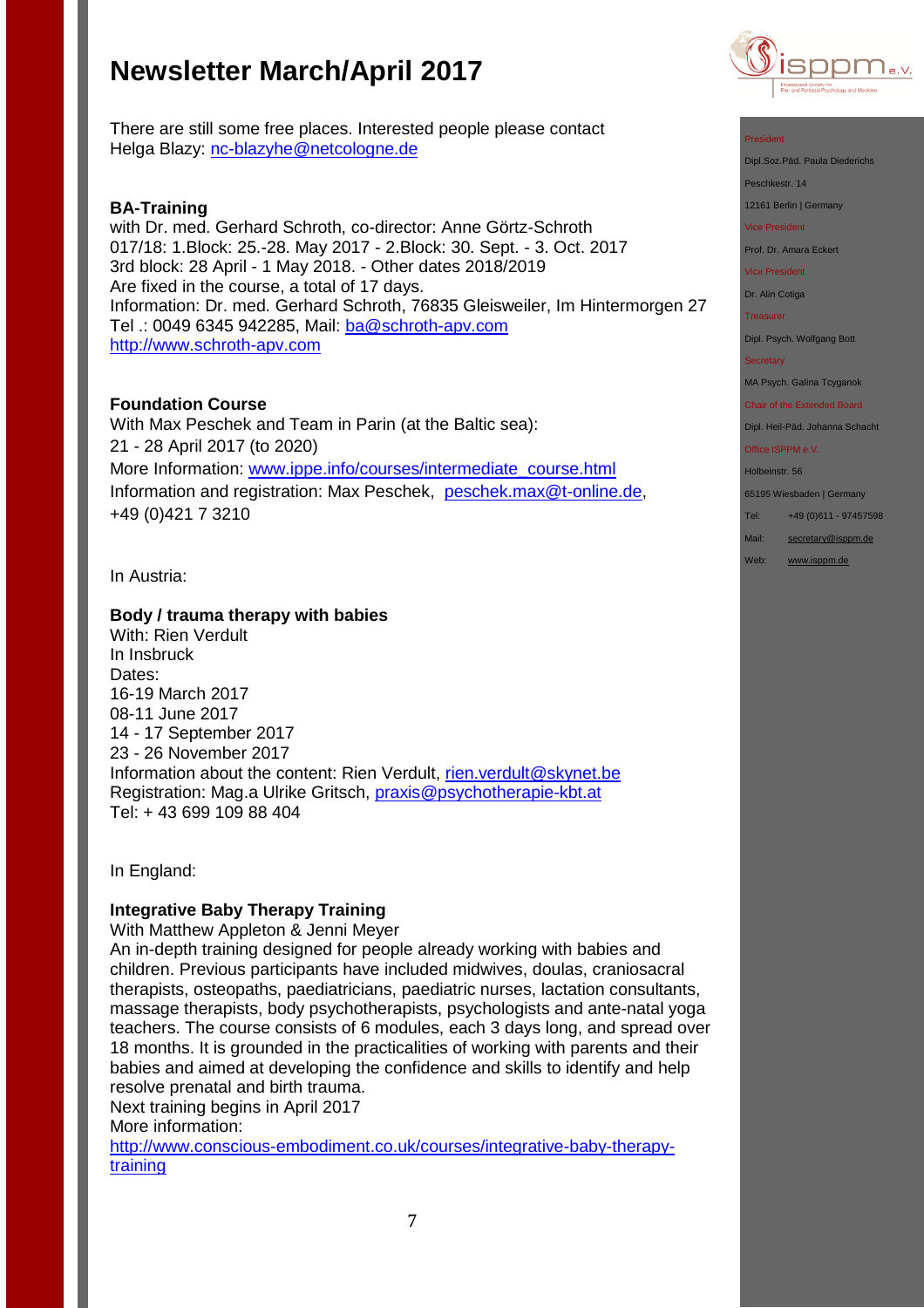

### **Workshops/Seminars**

In Germany:

**Brokenhearted Before and After Birth: Spiritual and Psychological Healing** With William Emerson April 20-25, 2017 in Lienen More information and registration: Dipl.-Psych. Margret Overdick, E-mail: [m.overdick@web.de,](mailto:m.overdick@web.de) Tel: 0049 251 260225 <http://emersonbirthrx.com/>

**Early Imprints** With [Charisse Basquin](https://cbasquin.wordpress.com/) Max. Number of participants: 6 September 27-30, 2017 in Erlangen Further information: Charisse Basquin, Anstruther, Scotland, Tel. 0044 (0) 7531 863160, E-mail: [EarlyimprintsUK@gmail.com](mailto:EarlyimprintsUK@gmail.com) Praxis Susanne von der Emde, Leithenstrasse 4a, 91080 Marloffstein, Tel. 0049 9131 – 5300191, E-mail: [Susanne.vonderemde@t-online.de](mailto:Susanne.vonderemde@t-online.de) <https://cbasquin.wordpress.com/contact-me/>

In Switzerland:

**Baby Clinic** with Karton Terry March 25/26, 2017 in Basel <http://www.isppm.ch/programm/karlton-terry-2017/>

In the Netherlands:

### **Emotional First Aid**

With Thomas Harms 5 April 2017 in Rotterdam Contact: Yvonne Welling, Tel.: +31 (0) 6 - 233 946 88, E-mail: [info@pre-en](mailto:info@pre-en-perinataalbewustzijn.nl)[perinataalbewustzijn.nl](mailto:info@pre-en-perinataalbewustzijn.nl) <http://www.pre-en-perinataalbewustzijn.nl/trainingen-cursussen/>

#### **Prenatal and Birth Process**

With Matthew Appleton and Jenni Meyer

This 3-day workshop is limited to 24 participants. The workshop is largely experiential and works with embodied process to explore how our prenatal and birth experiences may be unconsciously influencing us in our lives. Individual sessions are supported by the empathic holding of the group. 09 – 11 June 2017 in Rotterdam Contact: Yvonne Welling, [info@pre-en-perinataalbewustzijn.nl,](mailto:info@pre-en-perinataalbewustzijn.nl) +31 (0) 6 – 233 946 88



Dipl.Soz.Päd. Paula Diederichs

Peschkestr. 14

12161 Berlin | Germany

Vice President

Prof. Dr. Amara Eckert

Vice President

Dr. Alin Cotiga

**Treasurer** 

Dipl. Psych. Wolfgang Bott

**Secretary** 

MA Psych. Galina Tcyganok

Chair of the Extended Board Dipl. Heil-Päd. Johanna Schacht

Office ISPPM e.V.

Holbeinstr. 56

65195 Wiesbaden | Germany Tel: +49 (0)611 - 97457598

Mail: [secretary@isppm.de](mailto:secretary@isppm.de)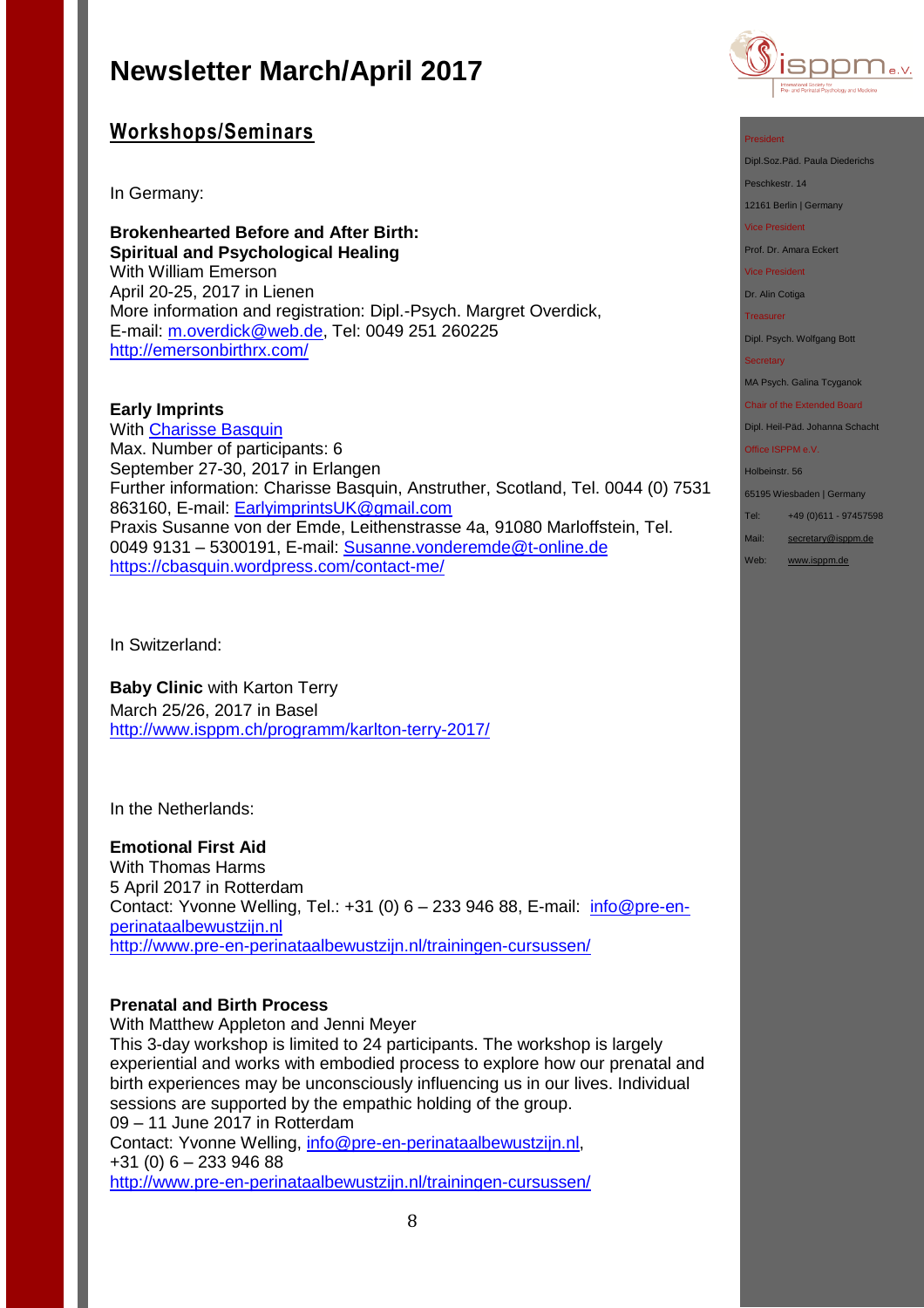

In Belgium:

**"Healing from the very beginning" Pre- and Perinatal Psychotherapy** With Max Peschek (IPPE), Assistants: Sylvie Geerdens and Marleen Dols The course will be held in English. Translation in German and Dutch is possible. Information: Marleen Dols, [marleendols@online.nl](mailto:marleendols@online.nl) Website: [http://www.birthimprints.com](http://www.birthimprints.com/)

In Austria:

**Implantation -** 18. – 23. march 2017 **Discovery -** 29. october – 3. november 2017 **Umbilical Affect -** 20. – 25. march 2018 With Karlton Terry, Claudia Versluis, Max Peschek & team These courses are open to all students who have finished an IPPEfoundationcourse Seminarhouse Die Lichtung: [www.die-lichtung.at](http://www.die-lichtung.at/) Travel: close to Krems; flight to Vienna, then train and/or travel with other participants Information and registration: Claudia Versluis, claudia.versluis@aon.at, Mobil 00 43 664 5517235 More: [www.ippe.at](http://www.ippe.at/)

### **Wow Babies tell their stories**

With Dr. Ray Castellino Insights into the pre- and perinatal world of somatic psychology 1 - 4 July 2017 in Vienna English with simultaneous translation in German In this workshop, Ray Castellino presents the core elements of his work with families and babies. They gain new insights into the pre- and perinatal world of somatic psychology as well as into pre-verbal time. Registration: [schule@herrgesell.at](mailto:schule@herrgesell.at)

In Slovenia:

**Self-Experiential Workshop "Journey to one's own pregnancy, childbirth and early childhood"** 

(Body psychotherapy according to Franz Renggli) with Michaela Mardonovic and Michael Josef Egarter Location: Horus Center Ljubljana Contact: Michaela Mardonovic, [info@horus-center.com,](mailto:info@horus-center.com) mobil +386 51 747 545

#### President

Dipl.Soz.Päd. Paula Diederichs

Peschkestr. 14

12161 Berlin | Germany

#### Vice President

Prof. Dr. Amara Eckert

Vice President

Dr. Alin Cotiga

Treasurer

Dipl. Psych. Wolfgang Bott

#### **Secretary**

MA Psych. Galina Tcyganok

Chair of the Extended Board

Dipl. Heil-Päd. Johanna Schacht Office ISPPM e.V.

Holbeinstr. 56

65195 Wiesbaden | Germany

Tel: +49 (0)611 - 97457598

- Mail: [secretary@isppm.de](mailto:secretary@isppm.de)
- Web: [www.isppm.de](http://www.isppm.de/)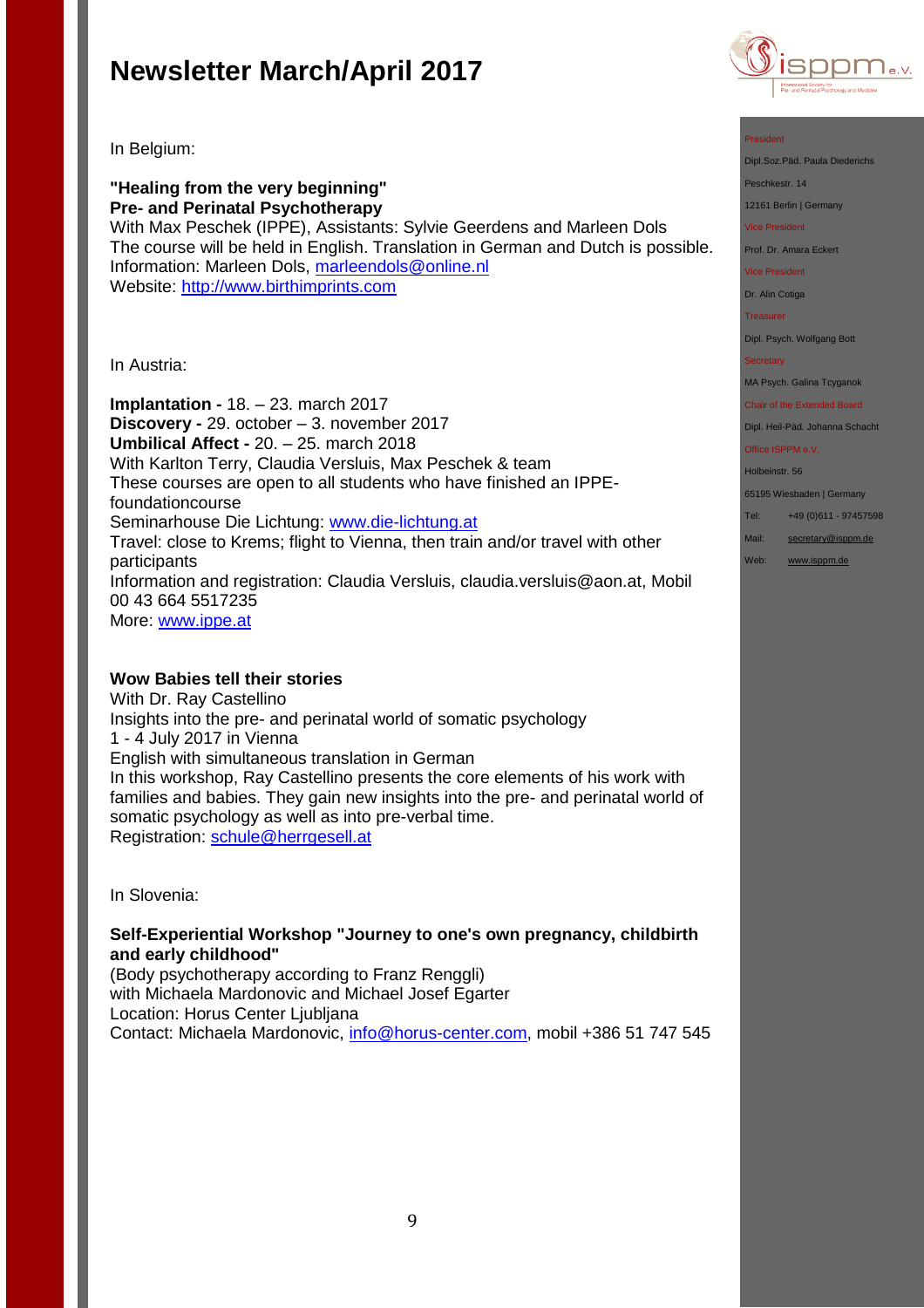

In England:



Workshop mit Antonella Sansone **Gems of Ancient Wisdom** Before Conception throughout Pregnancy, Birth and Parenting A visit to the Himba, a tribe of Namibia, with images of their social life and allomothering For further details please contact: antonellasansone8@gmail.com

Online:

### **Professional Seminars with APPPAH:**

You can see about the complete Education Department offerings at [birthpsychology.com](http://birthpsychology.com/)

## **Reading Tips**



Toni Harman, Alex Wakeford **The Microbiom Effect** How your baby`s birth affects their future health Pinter & Martin 2016

At least two amazing events happen during childbirth. There's the obvious main event, which is the emergence of a new human into the world. But then there's the nonhuman event that is taking place simultaneously, a crucial event that is not visible to the naked eye, an event that could determine the lifelong health of the baby. This is the seeding of the baby's microbiome, the community of 'good' bacteria that we carry with us throughout our lives.

The seeding of the microbiome, along with other processes including breastfeeding, kickstarts the baby's immune system and helps to protect the infant from disease for its entire lifetime. However, with interventions like use of synthetic oxytocin, antibiotics, C-section and formula feeding, this could be interfering with, or bypassing completely, the microbial transfer from the mother to baby. Emerging research shows that bacteria are absolutely vital for human health, and science has linked an imbalance in the human microbiome with multiple chronic non-transmissible diseases.

Drawing on the extensive research they carried out for their documentary film Microbirth, authors Toni Harman and Alex Wakeford reveal a fascinating new view of birth, and how microscopic happenings can have lifelong consequences, both for ourselves, our children – and our species as a whole.

#### President

Dipl.Soz.Päd. Paula Diederichs

Peschkestr. 14

12161 Berlin | Germany

Vice President

Prof. Dr. Amara Eckert

Vice President

Dr. Alin Cotiga

**Treasurer** 

Dipl. Psych. Wolfgang Bott

**Secretary** 

MA Psych. Galina Tcyganok

Chair of the Extended Board Dipl. Heil-Päd. Johanna Schacht

Office ISPPM e.V.

Holbeinstr. 56 65195 Wiesbaden | Germany Tel: +49 (0)611 - 97457598

Mail: [secretary@isppm.de](mailto:secretary@isppm.de)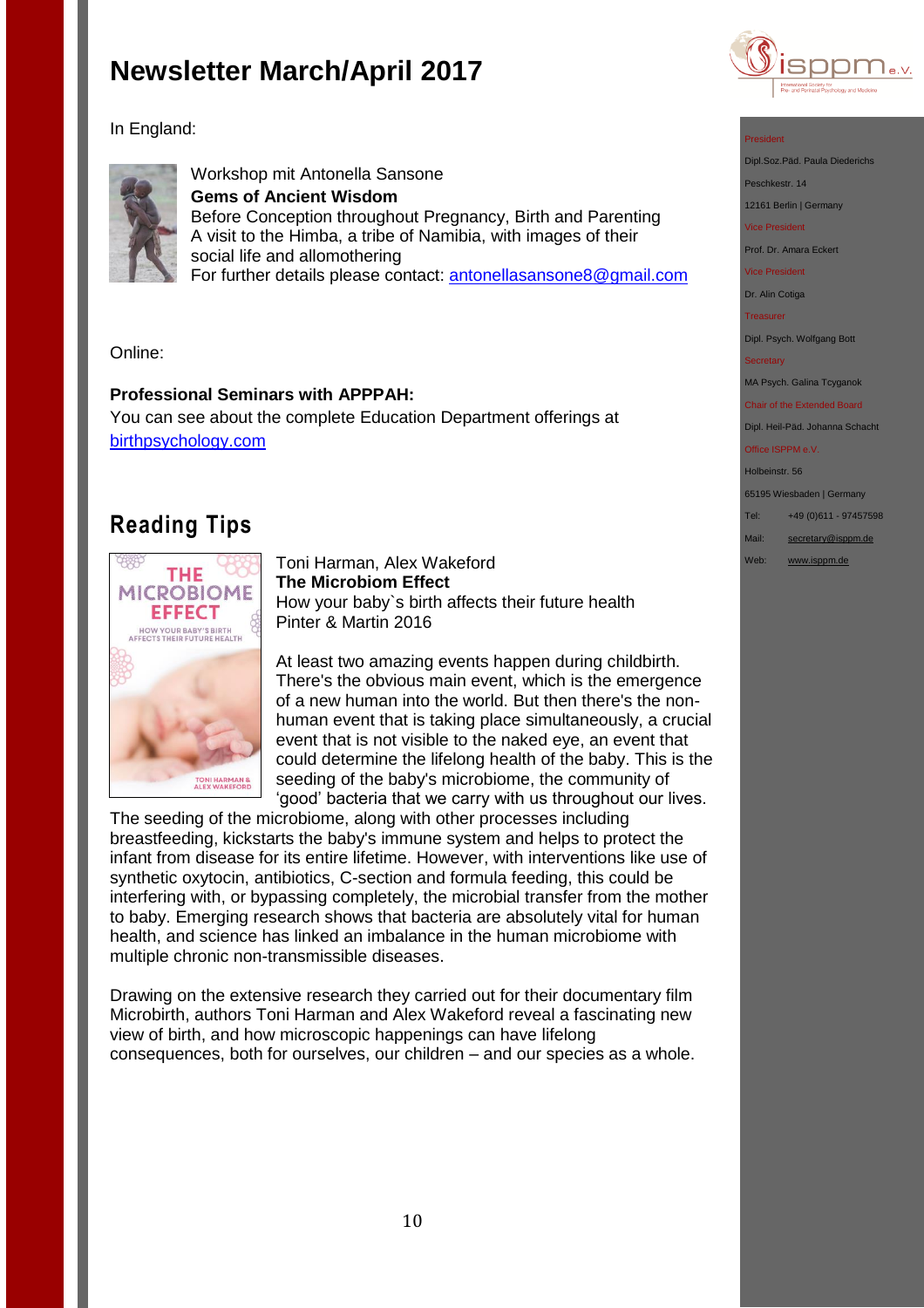



Darcia Narvaez Foreword by Allan N. Schore **Neurobiology and the Development of Human Morality** Evolution, Culture, and Wisdom

(Norton Series on Interpersonal Neurobiology) W. W. Norton & Company 2014

A wide-ranging exploration of the role of childhood experiences in adult morality. Moral development has traditionally been considered a matter of reasoning―of learning and acting in

accordance with abstract rules. On this model, largely taken for granted in modern societies, acts of selfishness, aggression, and ecological mindlessness are failures of will, moral problems that can be solved by acting in accordance with a higher rationality. But both ancient philosophy and recent scientific scholarship emphasize implicit systems, such as action schemas and perceptual filters that guide behavior and shape human development. In this integrative book, Darcia Narvaez argues that morality goes "all the way down" into our neurobiological and emotional development, and that a person's moral architecture is largely established early on in life. Moral rationality and virtue emerge "bottom up" from lived experience, so it matters what that experience is. Bringing together deep anthropological history, ethical philosophy, and contemporary neurobiological science, she demonstrates where modern industrialized societies have fallen away from the cultural practices that made us human in the first place.

Neurobiology and the Development of Human Morality advances the field of developmental moral psychology in three key ways. First, it provides an evolutionary framework for early childhood experience grounded in developmental systems theory, encompassing not only genes but a wide array of environmental and epigenetic factors. Second, it proposes a neurobiological basis for the development of moral sensibilities and cognition, describing ethical functioning at multiple levels of complexity and context before turning to a theory of the emergence of wisdom. Finally, it embraces the sociocultural orientations of our ancestors and cousins in small-band hunter-gatherer societies―the norm for 99% of human history―for a re-envisioning of moral life, from the way we value and organize child raising to how we might frame a response to human-made global ecological collapse.

Integrating the latest scholarship in clinical sciences and positive psychology, Narvaez proposes a developmentally informed ecological and ethical sensibility as a way to self-author and revise the ways we think about parenting and sociality. The techniques she describes point towards an alternative vision of moral development and flourishing, one that synthesizes traditional models of executive, top-down wisdom with "primal" wisdom built by multiple systems of biological and cultural influence from the ground up.

About the Author

#### President

Dipl.Soz.Päd. Paula Diederichs Peschkestr. 14

12161 Berlin | Germany rice President

Prof. Dr. Amara Eckert

Vice President

Dr. Alin Cotiga

**Treasurer** 

Dipl. Psych. Wolfgang Bott

MA Psych. Galina Tcyganok

#### Chair of the Extended Board Dipl. Heil-Päd. Johanna Schacht Office ISPPM e.V.

### Holbeinstr. 56

65195 Wiesbaden | Germany

Tel: +49 (0)611 - 97457598 Mail: [secretary@isppm.de](mailto:secretary@isppm.de)